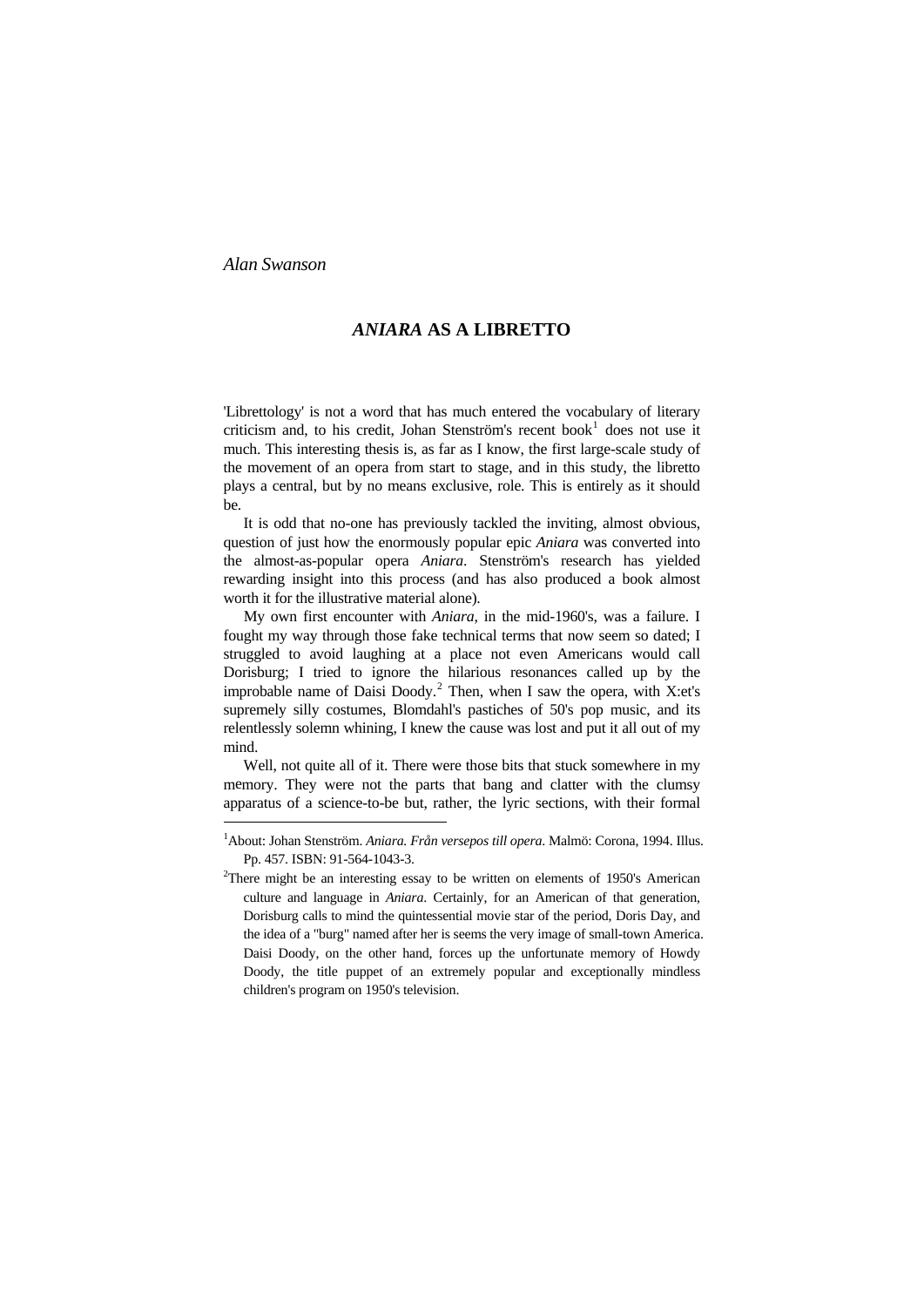virtuosity, their brilliant images, and their philosophical precision. Once having read it, can anyone forget the metaphor of the bubble in the glass, for instance? And the same is true of the opera. Can we forget Isagel? or the Blind Poetess? Indeed, I think the use of a dancer as a main character is far more important for the development of opera than the use of electronic music, with no apologies needed to Auber or Stravinsky.

fear of complete destruction and the vision of significant improvement in daily There is a real sense in which *Aniara* is very much the child of its time. World War II has left a double-edged scientific legacy, comprising both the human life. Furthermore, as I heard in a recent lecture,<sup>[3](#page-1-0)</sup> Swedish interest in science-fiction was coming to a peak in the 1950's. Then, too, the near-hysteria generated upon the opening of the opera in 1959 is explicable, perhaps, in the context of a superbly-orchestrated PR campaign coupled with a sense of relief that there was, at last, something to replace Peterson-Berger's *Arnljot* (1910) as the national opera.

we might say. Yet, this simple fact is often obscured in our thinking about the complex we call *Aniara*. Certainly, we do not think of the opera without essentially intellectual. An opera works through words, sound, gesture, images, It will strike one as banal to point out that an epic and an opera have rather different aims and that they work in different ways, speak in different voices, thinking of the poem: Harry Martinson's fear that the opera would consign the poem to oblivion have proven groundless (p. 44). But it is also clear that, to the extent we are attracted to the opera, its power to realize certain images in the epic colors our perception of those images. For instance, knowing the opera, I doubt we can ever think of the Blind Poetess as other than a depiction of Edith Södergran.<sup>[4](#page-1-1)</sup> Knowing the opera, I doubt we can ever think of Isagel as other than a lissome dancer. Knowing the opera, we have a physical sense of Chefone and Sandon in a way we have to take on trust when we read the poem. This reading backwards is inevitable, but no cause for alarm, for the honest reader will take these as enriching details rather than as newly-dominant elements. To the point is that an epic works differently toward a different goal from an opera. Crudely speaking, an epic works through words and time to draw its readder through an experience that is

<span id="page-1-0"></span> ${}^{3}$ Given by Dag Hedman at Chalmers Technical University's Humanities Days 1994 in Gothenburg.

<span id="page-1-1"></span><sup>4</sup> See Stenström, *Aniara*, pp. 186-93, for the history of this identification.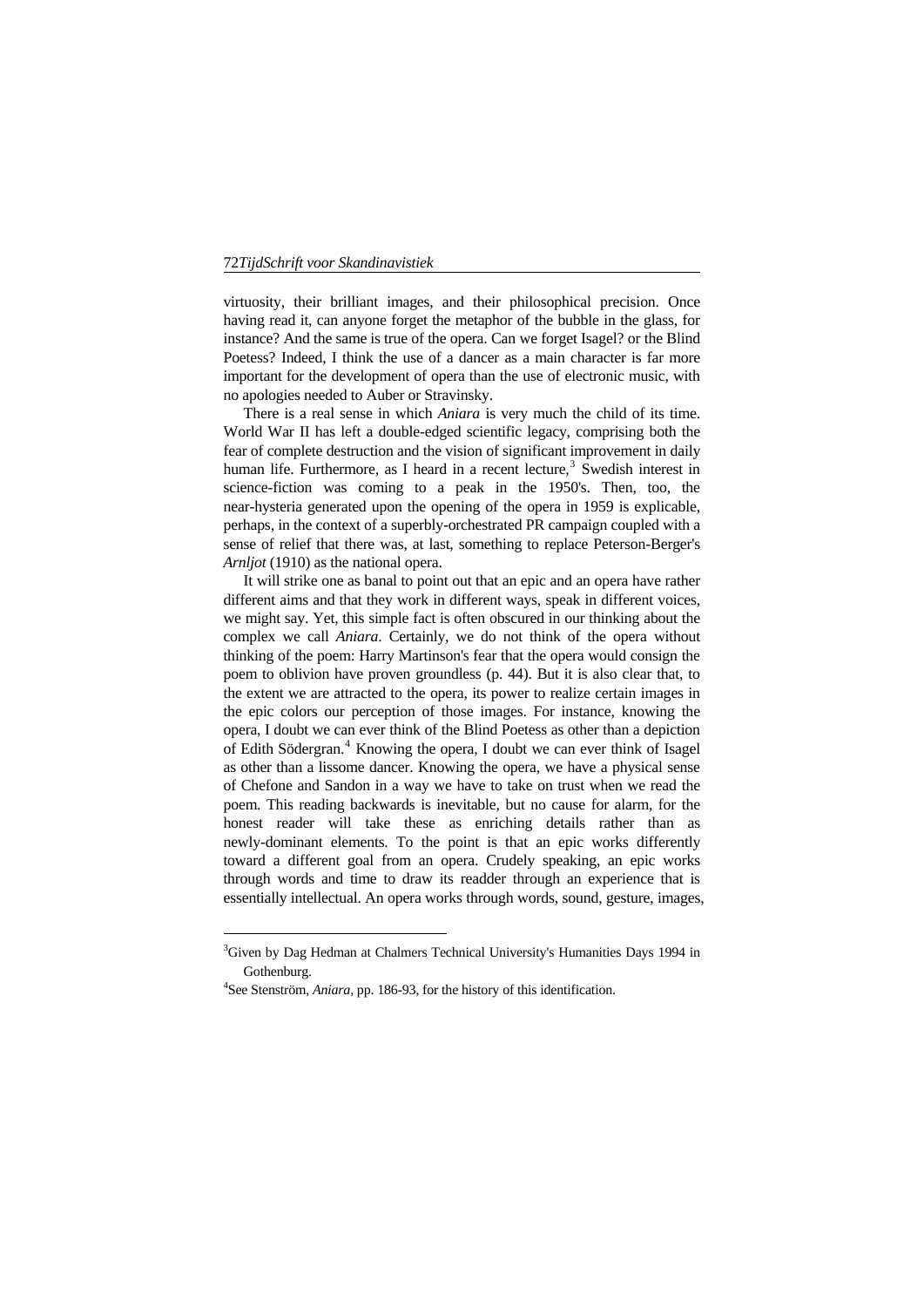and (generally compacted) time to produce a many-layered experience that is largely sensual.

the chronological development of the libretto itself, starting with Blomdahl's casting about for a text to set and his enthusiasm for Harry Martinson's epic After a brief, useful, beginning presenting some of the cross-media interests of various artists, performers, and writers of the 1940's, Stenström gets down to poem. By 1957, Blomdahl, the great Swedish exponent of absolute music, that is, music without words or program (except for occasionally descriptive titles), music related to nothing but itself, had already changed his mind. He had, by then, set texts of Erik Lindegren and Saint-John Perse and was looking *med ljus och lykta*<sup>[5](#page-2-0)</sup> for a suitable theme and text for an opera. He had considered setting Dylan Thomas' radio play, *Under Milk Wood* (1954) but, as he wrote his publisher, Howard Hartog of Schott's, London, "The trouble is that I think that play needs a Mozart, and I am no [*sic*.]."[6](#page-2-1) When he then approached Hartog with a plan for *Aniara*, Hartog did not think the idea was commercially reasonable, nor that Lindegren was the right person to make the libretto, $7$  but gave his approval on condition that the vocal score contain a German translation, given Blomdahl's popularity in Germany, but not an English one.

text changed, often considerably, over the year or so of its composition, and final product is clearly the result of decisions taken in that first week. It is much to the point that Blomdahl was intimately and actively involved from the Stenström's first new find with respect to the history of this libretto is the preliminary version Blomdahl and Lindegren literally cut and pasted together from the poem in one June week, the so-called *klippversion*. This text and all its changes constitutes the second part of Stenström's book, liberally illustrated with photographs of the working sheets and the paste-up version. Though this some new words by Martinson were required (for Sandon and Chefone), the very first day in the making of the text he was going to set. Indeed, the whole

<span id="page-2-0"></span> ${}^{5}$ Letter to Harry Martinson, April 7, 1957, Blomdahl collection, Sveriges radios arkiv.

<span id="page-2-1"></span><sup>&</sup>lt;sup>6</sup>Letter to Howard Hartog of Schott's, London, March 7, 1957, Blomdahl collection, Sveriges radios arkiv.

<span id="page-2-2"></span><sup>&</sup>lt;sup>7</sup>Blomdahl to Hartog, May 6, 1957, and Hartog to Blomdahl, May 14, 1957, Blomdahl collection, Sveriges radios arkiv. According to Stenström, Blomdahl himself first approached Lars Gyllensten to be his librettist, but the latter declined (p. 32).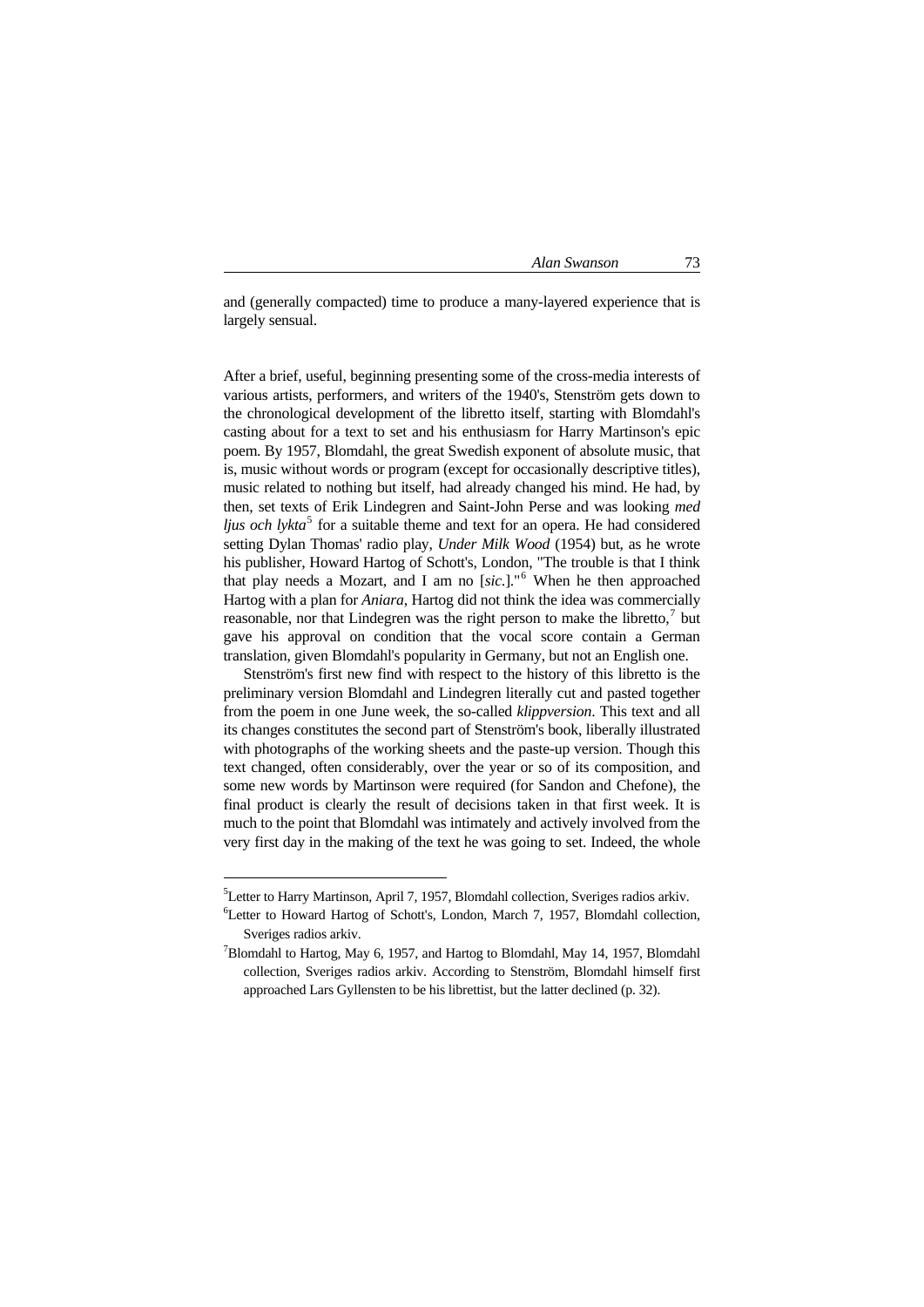project was his idea and evolved out of, and was sustained by, his own enormous energy. Of 103 poems, the final libretto used some or all of 29. As Martinson himself remarked, "Det blev en buljongtärning av den oxen." (pp. 41-42)

 The version Blomdahl and Lindegren made of the epic is called a *cento*, a sort of textual collage. It is important to note here that what they made was not a condensation of the epic. The libretto is not merely shorter than the poem; it is a new and different piece of work altogether, and it operates in a completely different way from the epic.

in *Cikada* (1953), and *sånger* 30-103, added in the independent version of nothing left to happen for there is one important action yet remaining, the journey itself. The epic *Aniara* consistes of two uneven sections, *sånger* 1-29, first published 1956. What is interesting about this division is not its uneven structure but the difference in content, and the difference in direction that content suggets. By *sång* 29, almost every important narrative event has already happened and there is a real sense of closure. This does not mean, however, that there is

Epic poems are not only *about* something, they *are* something. In the case moments of trial (though, with respect to this latter circumstance, *Aniara* of *Aniara* as, indeed, with most epics, the poem is about a journey, that classical metaphor for learning. We think first, perhaps, of the journeys of Odysseus or Aeneas, who learn something about themselves on their travels. This is not news. What is important to understand, however, is that, if we are honest readers, the poem becomes *our* journey, as well. What is different about *Aniara*, of course, is the anti-heroic nature of the journey; there is no central figure and everyone is fleeing from, rather than going toward, begins in almost identical terms as the *Aeneid*). For an epic journey to become *our* journey, *we* must have some physical experience of Time that is similar to the journey's time. The poet's only way to do this for us is through words, to make the poem longer, so that small events have their place in, and derive their meaning from, larger ones.

 Martinson called his epic *en revy...i tid och rum*. Almost all discussion of this poem, and all of it hitherto about the opera, has centered upon Space and its space and seems to have overlooked the central role played by Time and its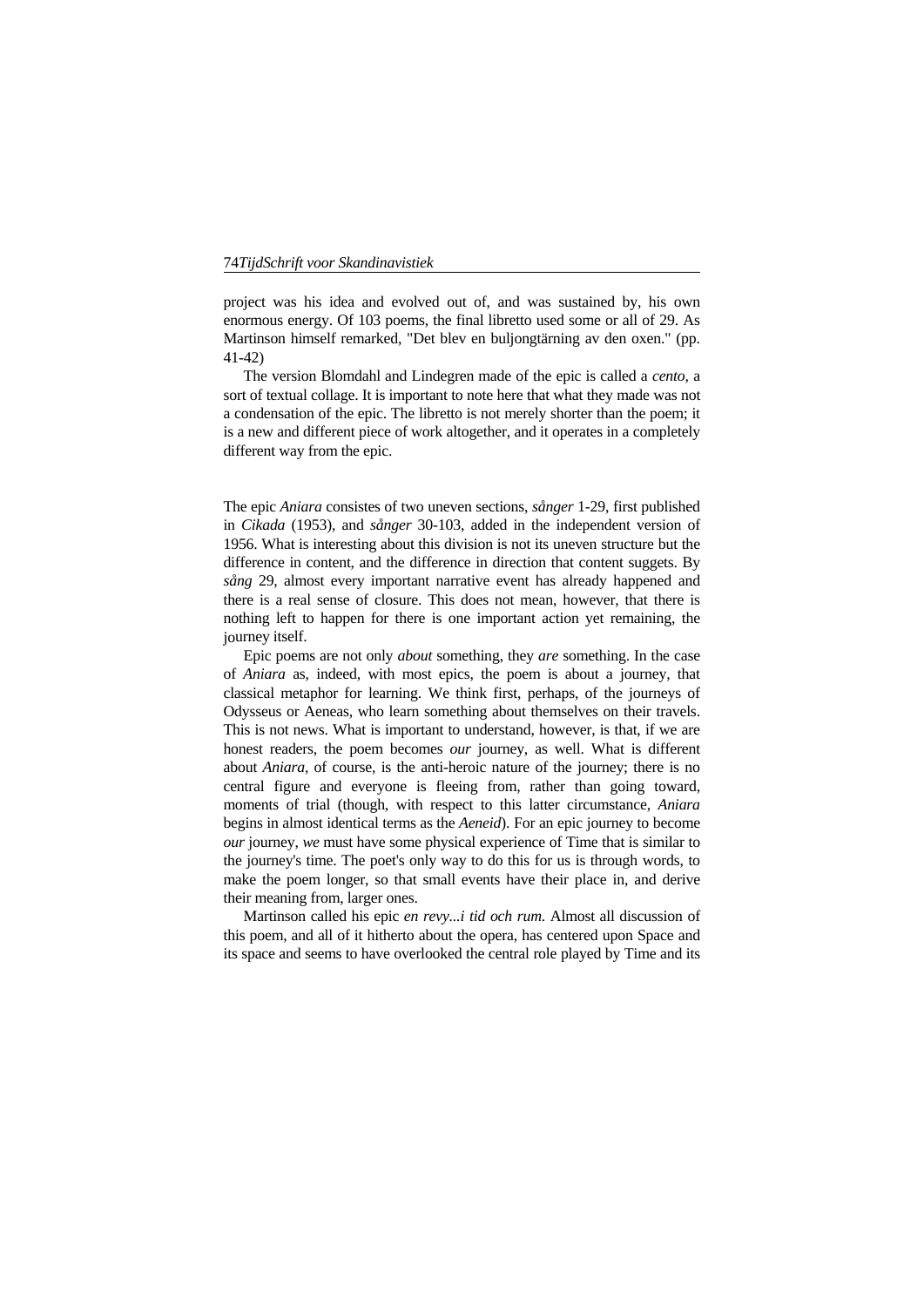time.<sup>8</sup> For Time is at the core of an epic. That is, the experience of the epic is the journey, and journeys take place in Time. The Time of the journey is modulated in a poem by words, whose impact upon us is less sensual than intellectual, requiring time in the brain to process their information completely. Many words take much time. An epic creates its experience through means that imply long duration.

Applied to *Aniara*, we can see that Martinson's unusual structure (the that affects the narrative. What Martinson seems to have understood when he opera about Memory? relationship of the two parts is, roughly, 1:2) with its radically displaced external action (mostly confined to the first third) suggests something different about its meaning when compared to classical epics. Aeneas learns his heroic task through the course of the whole epic, but *Aniara* is not about the outward learning that takes place in Time through action. Rather, it is about the inward learning that takes place in Time through contemplation. Much of *sånger* 30-103 is recollection of, and looking for meaning within, moments that took place during or before the events of *sånger* 1-29. Relatively little new happens wrote the latter section of *Aniara* is that the events of the journey are not its significant part. What is important is to understand the implications for the characters, and for us, of those events. Martinson's only means to force us to move beyond a simply intellectual understanding of our experience into an æsthetic sense of the poem is to give us the experience of Time, that is, to stretch out our physical experience with intellectually powerful words. Part of the "meaning" in the epic is that we must ourselves undergo this experience in order to get to the ambiguously hopeful "Nirvanas våg." All poetry, but especially epic poetry, works though a physical experience that allows little instant response. Hence, though this poem moves inevitably forward in Time, its greater part looks backward at what has been. In this, it distinguishes itself from classical epics, for its theme is Memory. But how does one write an

<u>—</u>

÷.

 ${}^{8}$ This is even true of its two recordings. The 1960 (American) Columbia recording calls it "An Epic of Space-Flight in 2038 A.D." and only gets to the subtitle on the libretto page, where it is translated as "A Revue of Mankind in Space-Time," not, perhaps quite what Martinson had in mind. The recent Swedish Caprice recording, from 1985, does not even go that far, announcing it only as "Aniara. Space Opera by Karl-Birger Blomdahl," avoiding the subtitle altogether.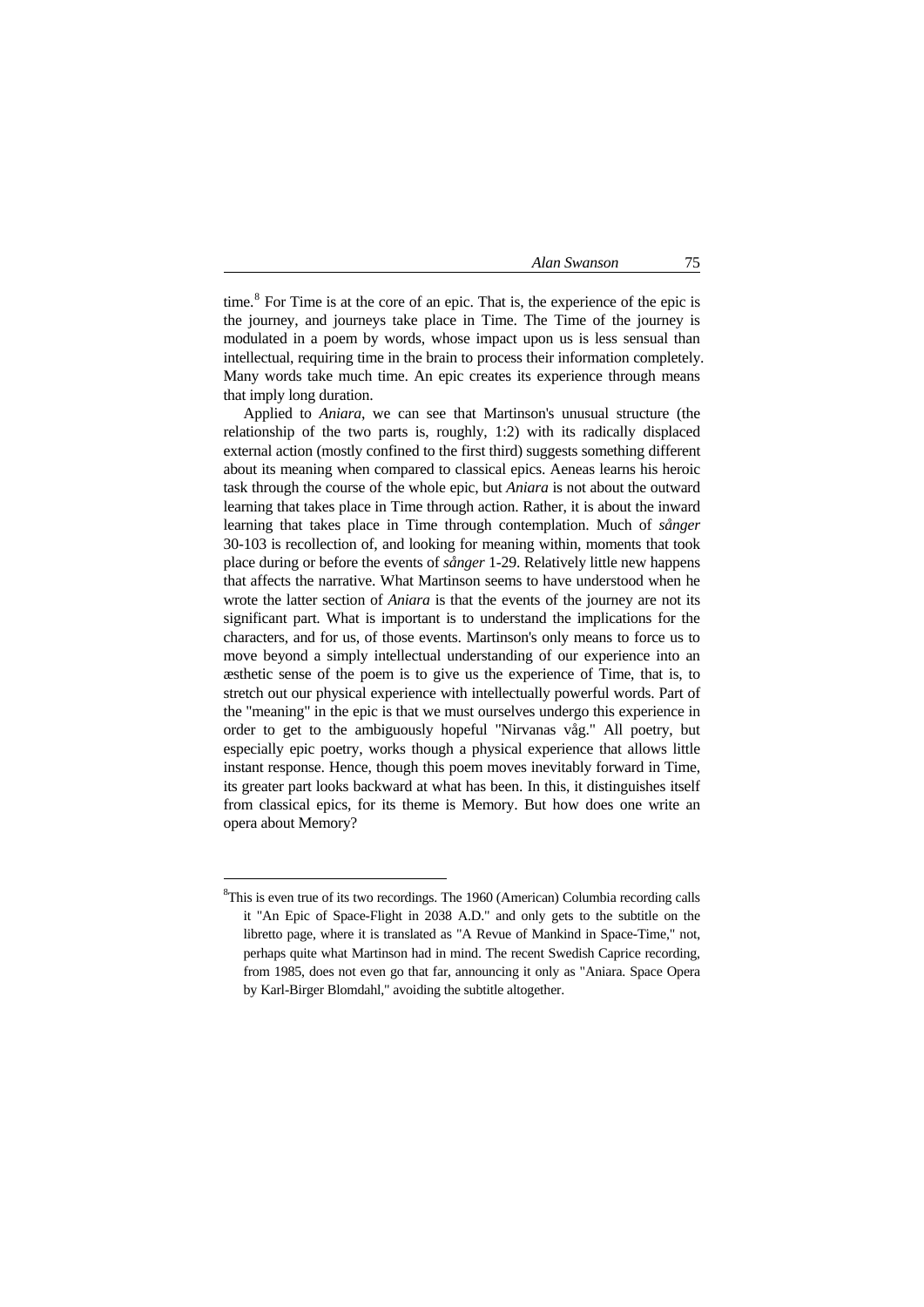The decision made to write an opera based on *Aniara,* the problem was not how to shorten the available material. Though difficult, because of the large amount of superb verse, at issue was an essentially musical matter: what language in the epic would work best with music. Rather, the problem was how to make epic material into opera material: that is, how to turn a text essentially looking backward into something that, by its nature, could only go forward.

respect, narrative: one musical event leads to another in ways we understand or come to accept as reasonable. An opera can only move forward because music is always about Becoming: notes move toward new notes, chords dissolve into yet-unheard chords, melody seeks resolution. Music generally, and opera in particular, is, in this

Opera, as a form distinct from, say, oratorio, has several specific expectations attached to it. The first, and greatest, of these is the expectation of a story. An opera, by contrast with an oratorio, shows us, rather than tells us about, events, and events suggest order and, therefore, Time. From the perspective of being a potential opera, the problem with the "events" in the epic *Aniara* is that most of them come early because, as I have suggested, Martinson's poem is not about "events."

Stenström tells us that in thinking about making an opera from the poem, Blomdahl began with a list of "Tänkbara scenbilder" and their related *sånger* a hour and a half - and the fact that all the "events" of the epic are in the opera, (pp. 64-69), which shows us that he first thought in terms of what could be put on the stage. It is clear from the final version of the libretto, however, that "events" had to come first. In fact, the shortness of the opera - something over gives those events a prominence there not accorded them in the poem. Further, there are events on stage that are only spoken of in the poem. This is perfectly natural, perhaps even inevitable, probably even desireable. In an opera, something must happen or else one gets oratorio.

expectation felt in the making of this opera that situations were made where interesting characters who have no verbal part in the epic were literally she is given none of those words in the opera. Another expectation in an opera is that situations will be created where, in some sense, the natural response is to sing something. So strongly was this embodied: Sandon, Chefone, Daisi Doody, and, above all, Isagel. The case of the Blind Poetess is special because, although she has a long speech in the epic,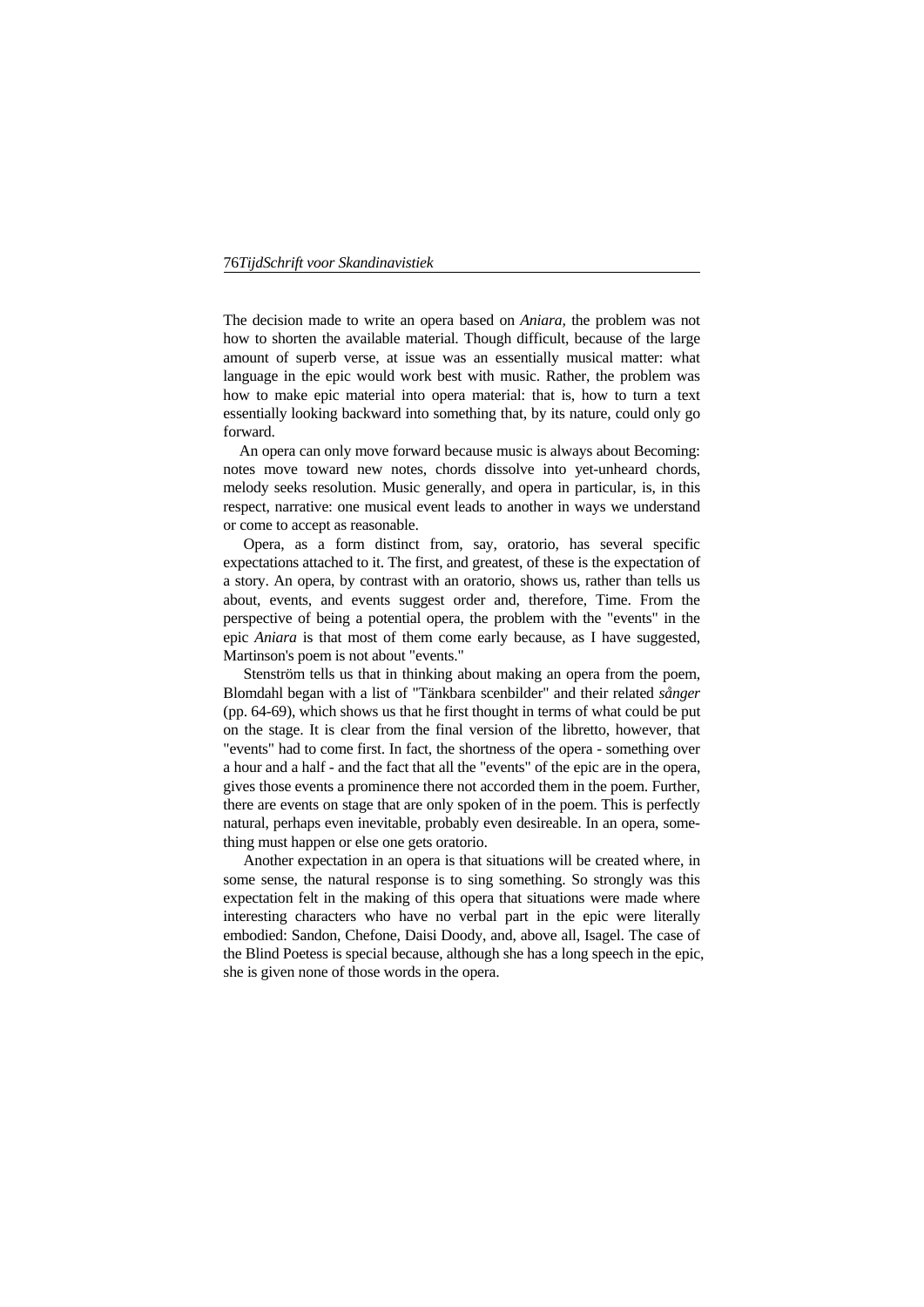these techniques, and others, as a way of reflecting in the music the sense of The third expectation, indeed, the basic premise, of an opera, as of all music, that it can only move forward, would seem to be the most difficult problem to solve in the shift from epic to opera. It is, in fact, one Blomdahl easily got around. It is a clear psychological fact that, although music can only move forward, the ability of the mind to retain some aural recollection of what has happened allows the composer to play with remembered musical moments by recapitulation, transposition, and thematic transformation. Blomdahl uses reviewing what has gone before that we see in the structure of the epic. Thus, though the libretto works in the present, the music offers those glimpses backward we see in the epic.

movement of the narrative. What brings this study to a new level, however, is his next section, a fine analysis of just how all this got onto the stage. Stenström's reconstruction of the elaboration of the final libretto contains much new information, especially the *klippversion*. Though detailed, he is clear and has much insight into the shaping of the central characters and the

rehearsal and costume photographs to illustrate his presentation of the Here, as elsewhere, Stenström impresses upon us that this was very much Karl-Birger Blomdahl's show. Though he had the use of some of the most famous names in the Swedish opera world to work with, people far more experienced in the theatre than he, they did his bidding in making the final result. In addition to the well-combed printed literature on the opera, to show us this part of its making, Stenström has had the use of three video-tape recordings, production logs, interviews with participants *and* has had the good fortune to recover X:et's original paintings for the sets, many of which he generously reproduces in full color in the book. Furthermore, he has many progress of the piece. This is an original contribution to the study of opera and the study of this opera. It is also the part least able to be reviewed adequately here, relying heavily, as it does, on visual evidence. It must suffice to say that the illustrations combine well with his discussion of the original production and its Stockholm revival (the only one he deals with $\degree$ ).

<sup>&</sup>lt;sup>9</sup>I myself wish Stenström could have made some comparisons with Leif Söderström's 1977 Malmö production, for which there is a certain amount of photographic material that suggests a quite different and, to my eyes, more interesting scenographic approach. Still, that would have opened the door to comparing the three foreign productions, as well, and the result might have been, perhaps, too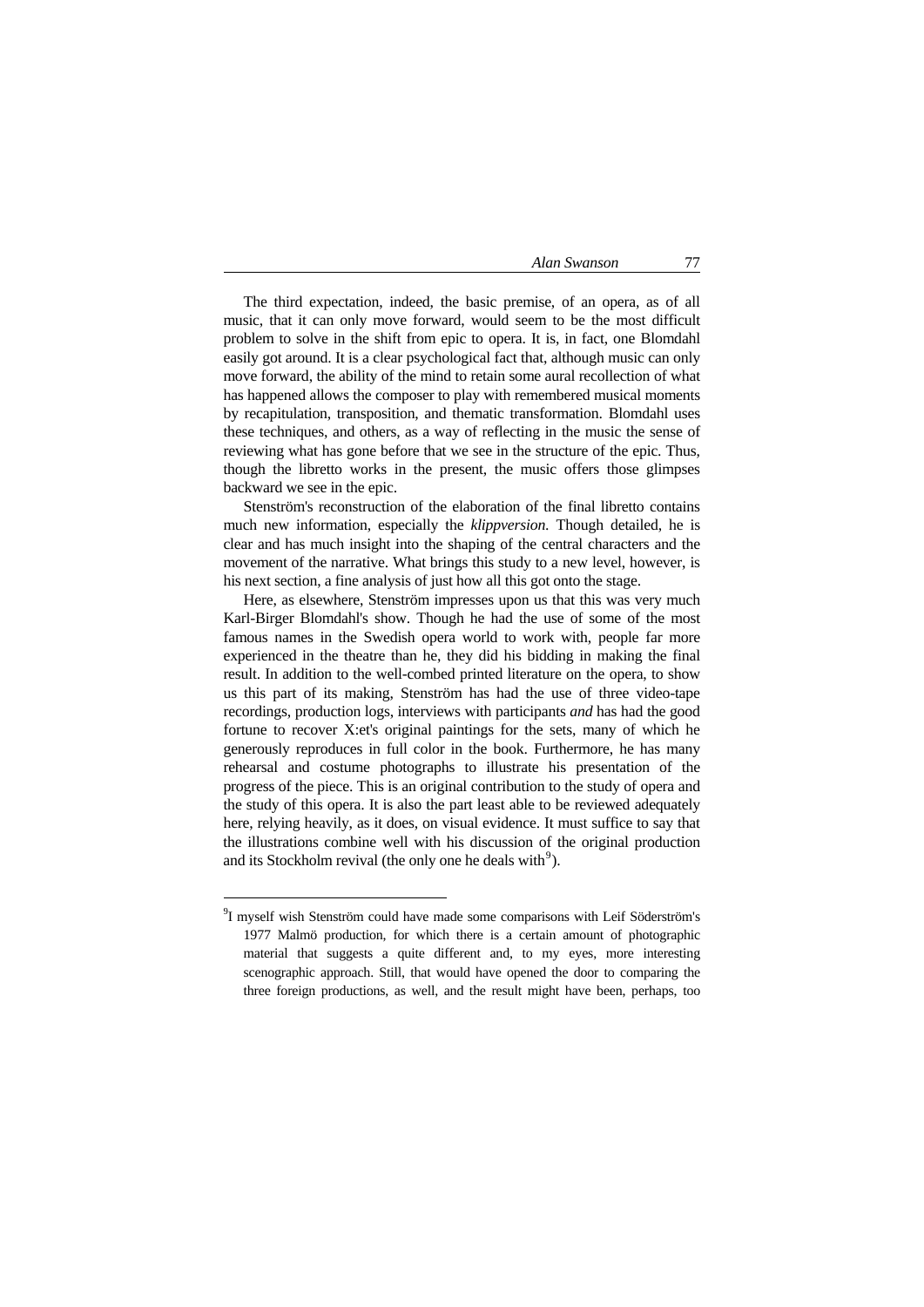Stenström's book consists, then, essentially of two parts, describing the coming into being and development of the libretto and the embodiment of the result on the stage. In both of these sections, Stenström has made original contributions to our understanding of the problem, contributions that repay their study.

 In that context, then, it may seem churlish to remark that there are two parts missing from this project. The first is what seems to be an inadequate understanding of how epics, in general, and the epic *Aniara*, specifically, work. I have tried to sketch an approach to this issue above.

More problematic is the second gap, a useable discussion of a) how the music came into being and b) how it works in the opera. Music is, after all, a considerable part of what opera is about and it is certainly what sets it apart say the least. It is also true, alas, that many qualified on the textual side know subject at least as central to Stenström's purposes, I should think, as the curious that most writing about this opera talks of everything but the music: I believe the only musical analysis of *Aniara* ever done is a brief 1960 article by its "modified twelve-tone technique" and Blomdahl's use of so-called "spiral from spoken theatre. It is also Blomdahl's greatest contribution to his opera. To be sure, Stenström has tried to suggest something of how the music works without, I think, having a useable method of doing so. This is not entirely his fault, as the methodological equipment available is weak and contradictory, to too little about music, however well-disposed they may be toward it, and, one must add, too many on the musical side have but a weak appreciation of the texts they work with. As to the development of Blomdahl's music itself, a development of the libretto, this would require access to, and analysis of, Blomdahl's drafts and sketches. As it is, the music is largely missing from discussion of this opera and that presents a serious problem for knowing it as completely as Stenström wishes us to. I myself do not know where the drafts and sketches for this opera are, or even if they exist, $10$  but some closer musical analysis needs to be joined to this study to make it complete. It remains Martin Tegen, calling attention to a number of musical aspects, among them

È,

<span id="page-7-0"></span>unwieldy to lead to useful results.<br><sup>10</sup>The completed manuscript is in the Royal Library (KB).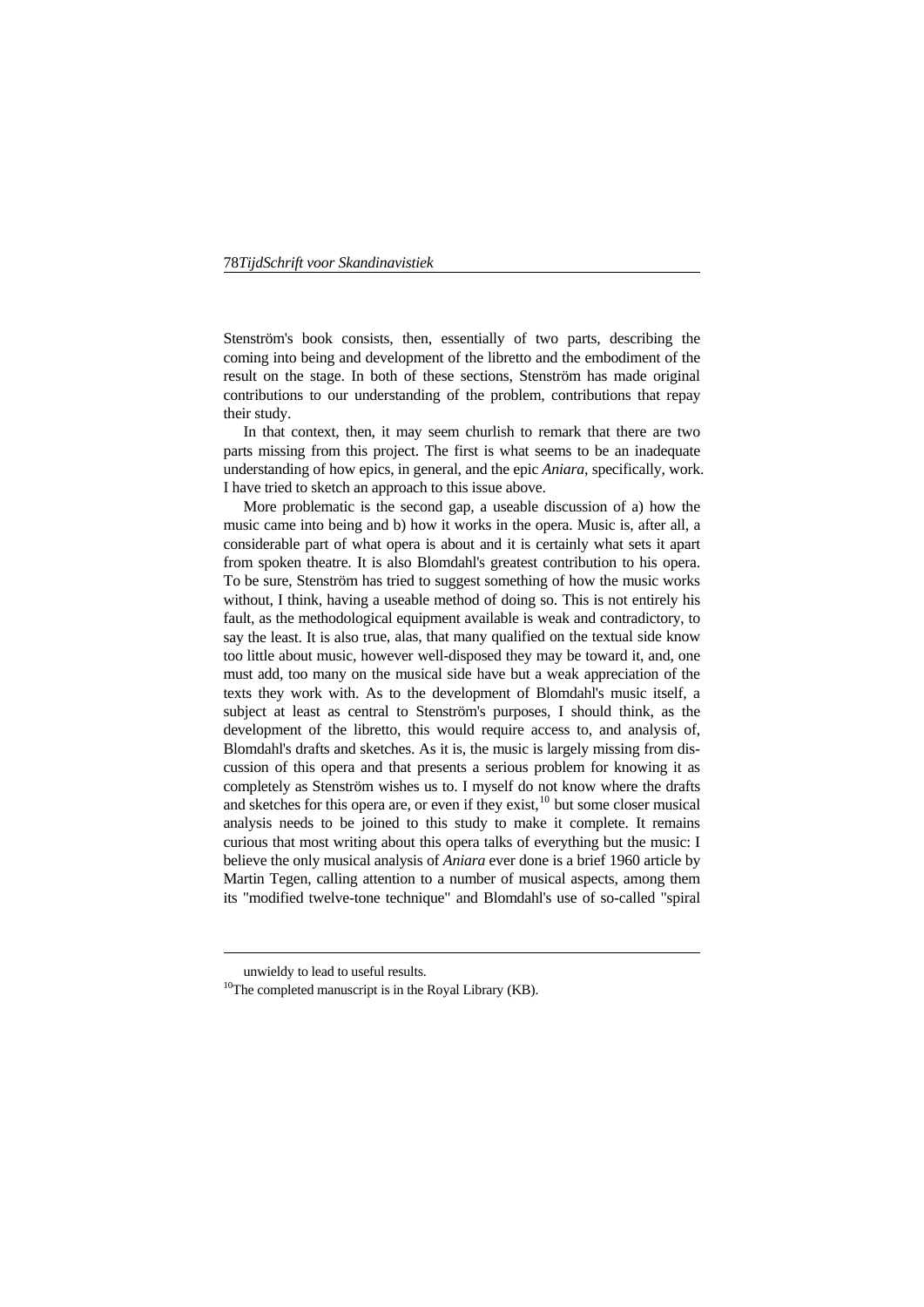# series."<sup>[11](#page-8-0)</sup>

È,

 [Aside from the fact that it comes from an epic poem, the text of](#page-8-0) *Aniara* is [non-traditional in that there is little dialogue. On the whole, people make](#page-8-0)  [speeches: to the audience, to each other, to themselves. Yet, this does not, in](#page-8-0)  [the end, produce a static series of numbers, as one might expect. Indeed,](#page-8-0)  [Blomdahl's musical ingenuity is such that there is steady movement from one](#page-8-0)  [point to the next, by means of continuously developing musical themes.](#page-8-0)  [Further, he creates a theatrical world in which this is the natural way to](#page-8-0)  [communicate with one another.](#page-8-0) 

 [He has, I think, two ways of making these transitions. One is by means of](#page-8-0)  [that ancient theatrical technique, the narrator, who simply sets us up for the](#page-8-0)  [moment to come. Benjamin Britten had used this device to similar effect in his](#page-8-0)  *Rape of Lucretia* [\(1945-46, performed in Stockholm in 1958\). Like Britten's](#page-8-0)  [narrators, Blomdahl's Mimarobe links all the parts of the story but, unlike](#page-8-0)  [them, he also plays an active role in that story's development.](#page-8-0) 

[introduces, and occasionally comment](#page-8-0)s upon, are essentially specific emotional moments, whose central meaning is best carried by music and that these moments are given to us less through traditional narrative  [If we can say that the use of a narrator is at its heart a verbal technique,](#page-8-0)  [Blomdahl's other method is a musical one. That is, the situations the narrator](#page-8-0)  gesture rather than words. Hence, the dance sequences, the choruses, and the use of a dancer as a main character. Thus, we meet the Blind Poetess suddenly. She is evidently already in a visionary condition, from which we get only an ecstatic vocalise, in short, pure music. The opera is organized around those moments in the epic which have the greatest emotional weight attached to them. This is not particularly operatic news. What is important in this opera is development than as a sequence of sharply focussed verbal and musical images which, when considered together, allow us to experience for ourselves the journey that is *Aniara*.

 I have written elsewhere about the structure of the last scene of the opera and of the dramatic function of Edith Södergran's poetry there.<sup>12</sup> What is

<span id="page-8-0"></span><sup>&</sup>lt;sup>11</sup> See his "Aniara," in Gunnar Bucht, et al., "Facetter" av och om Karl-Birger *Blomdahl* (Stockholm: Stims informationscentral, 1970), pp. 94-115. This is reprinted from *Musik och Ljudteknik*, 3(1960).

<sup>&</sup>lt;sup>12</sup> Alan Swanson, 'Södergran and *Aniara*: A 'New' Poem by Edith Södergran', *Scandinavica*, 31(May 1992): 43-51.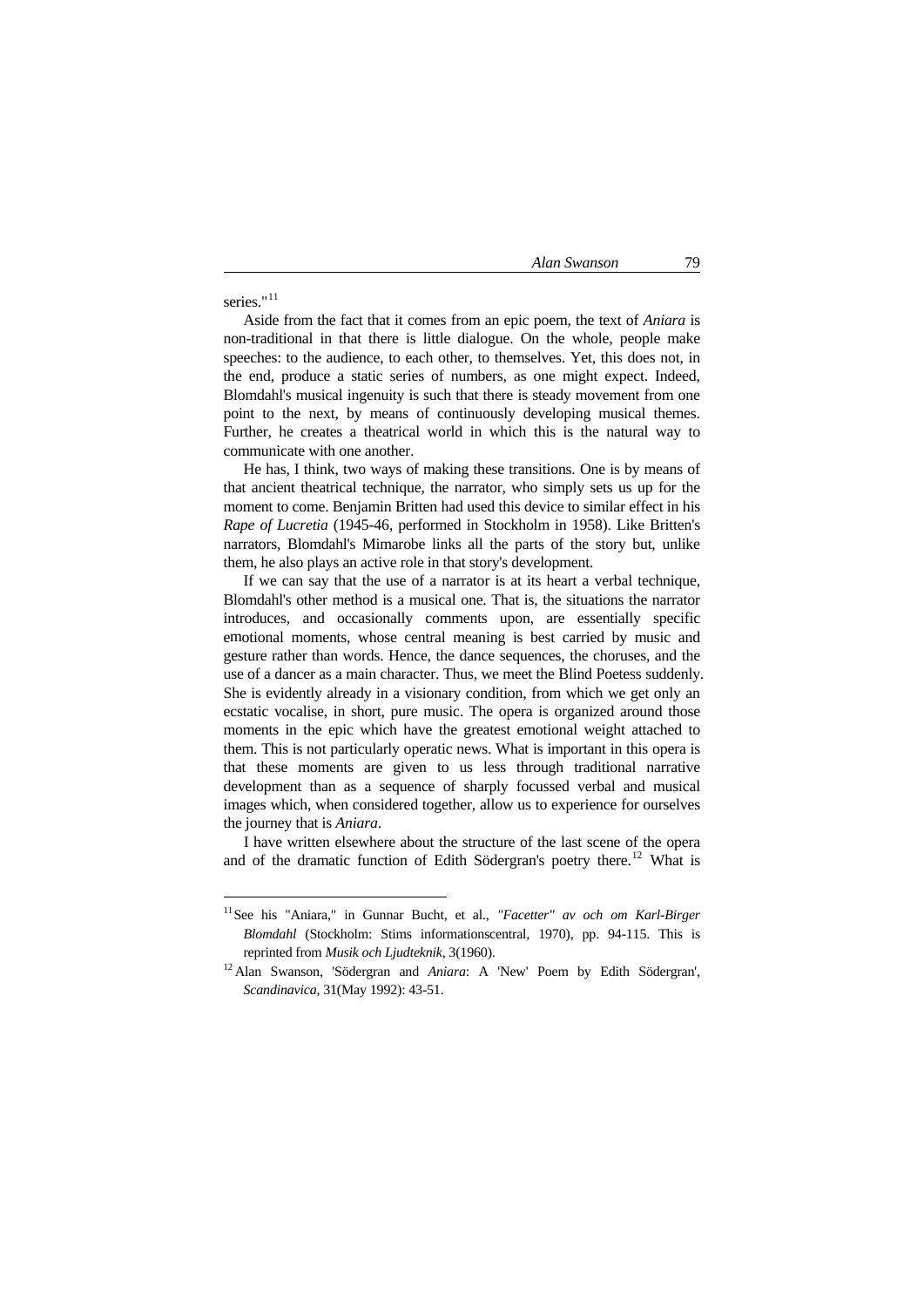the threads of his musical argument, as we would expect in as tightly musically evident is that Blomdahl uses the scene not only to draw together conceived a work as this, but also to underline musically an important idea that runs through the text.

 In the very first music we hear, Blomdahl builds for us a twelve-tone chord covering six octaves which begins on a very low "C" and ends on a very high "Gb." This interval by itself is called the "tritone." The tritone is handy because, balancing on the very center of the octave, it allows the composer easily to resolve the interval in any one of several directions. It is, therefore, an unsettled, perhaps also unsettling, interval. This musical fact returns to us at the end of the opera, where we have a condensed version of the opening music, ending similarly to where we began. When the Poetess begins her curious elegy using Södergran's words, the orchestra begins its reshaping of the opening chord, beginning now on a low "Gb," while the Poetess sings her words to a variation of her motive<sup>13</sup> [Ex.  $1^{14}$ ],



a variation which, however, in contrast with the all-encompassing musical statement in the orchestra, is incomplete with respect to the tone-row and, by its falling endings, creates an ambiguity with respect to the words [Ex.  $2^{15}$  $2^{15}$  $2^{15}$ ].

<span id="page-9-0"></span><sup>13</sup>Martin Tegen notes Blomdahl's Wagneresque use of *Leitmotiv* in "Aniara," pp. 99-101.

<sup>&</sup>lt;sup>14</sup>Vocal score, *Aniara*, ed. Alexander Goehr, Edition Schott 10690 (London: Schott, n.d. [1959]), p. 137.

<sup>15</sup>Vocal score, p. 178.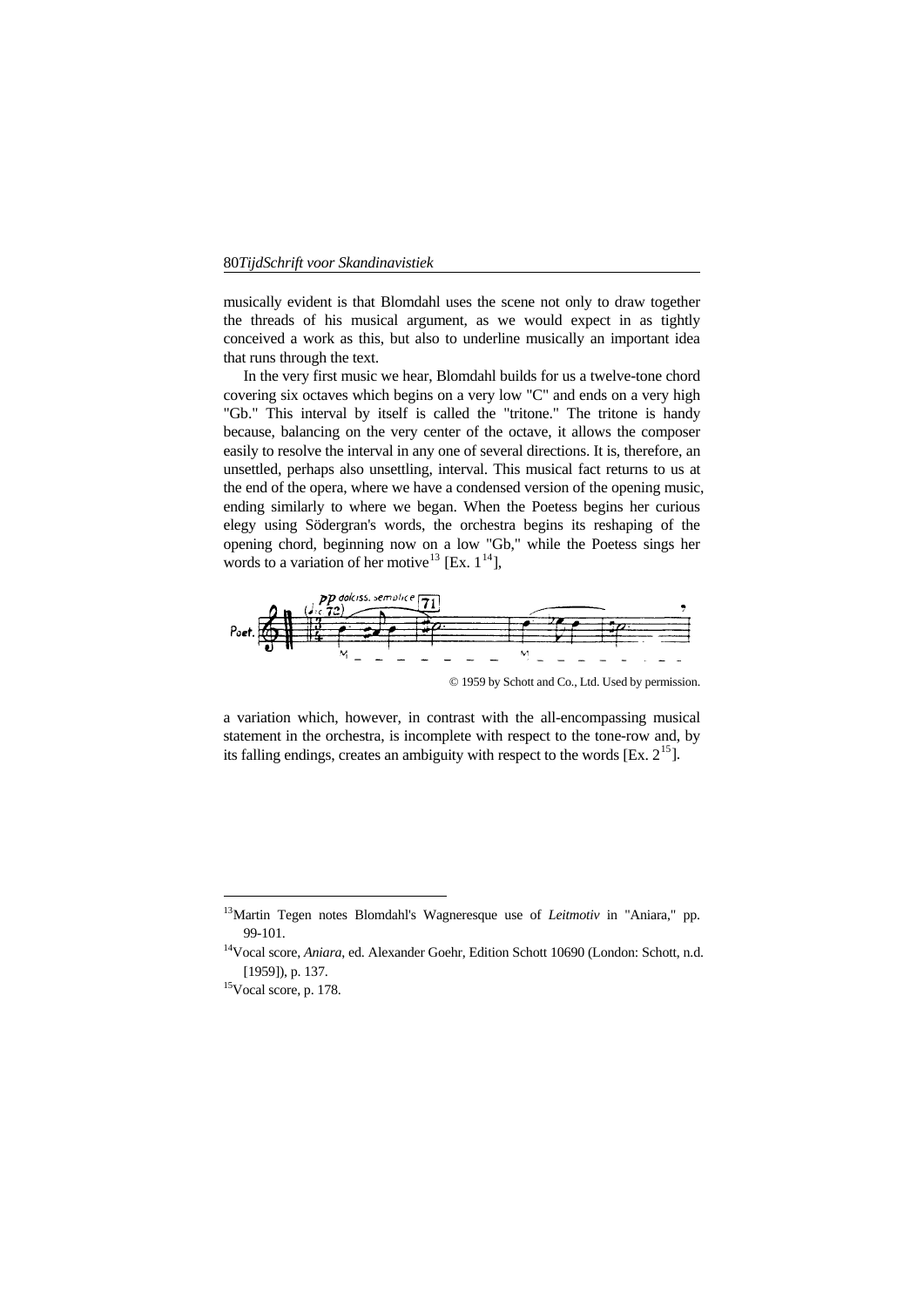



The compacted tone-row © 1959 by Schott and Co., Ltd. Used by permission.

certainly in the musical world Blomdahl gives us. It is a world which is otherwise one of violence, oppression, and, above all, ambiguity. Through his music, the composer gives us another reading of the Poetess' words that she is "all too happy." The music tells us that this is likely a vain hope. Indeed, it is odd that all speech-phrases in this final scene end with a falling interval, as if pointing us to the final low "C." But that final "C" is the only

To be fair to him, Stenström defines his subject as "Aniara-textens förvandlingar," but as he then goes on to add what happens on stage, it is clear he aims to do more than what he states. Indeed, he acknowledges that "det är uppenbart att operan är en symbiotisk konstart, en blandgenre, som ställer krav på kompetens inom flera estetiska vetenskaper för att kunna utforskas och förstås i sin komplexitet" (p. 8). If this is so, and I think it indubitable, then an significant part. The whole point is, of course, that, whatever the claims of no menon. understanding of the interaction of the words with the music must play a 'librettology' as an area for literary study, a libretto is not just a literary phe-

In this thesis, Johan Stenström has gone beyond his own stated goals. We have here two-thirds of an understanding of what happens when epic becomes